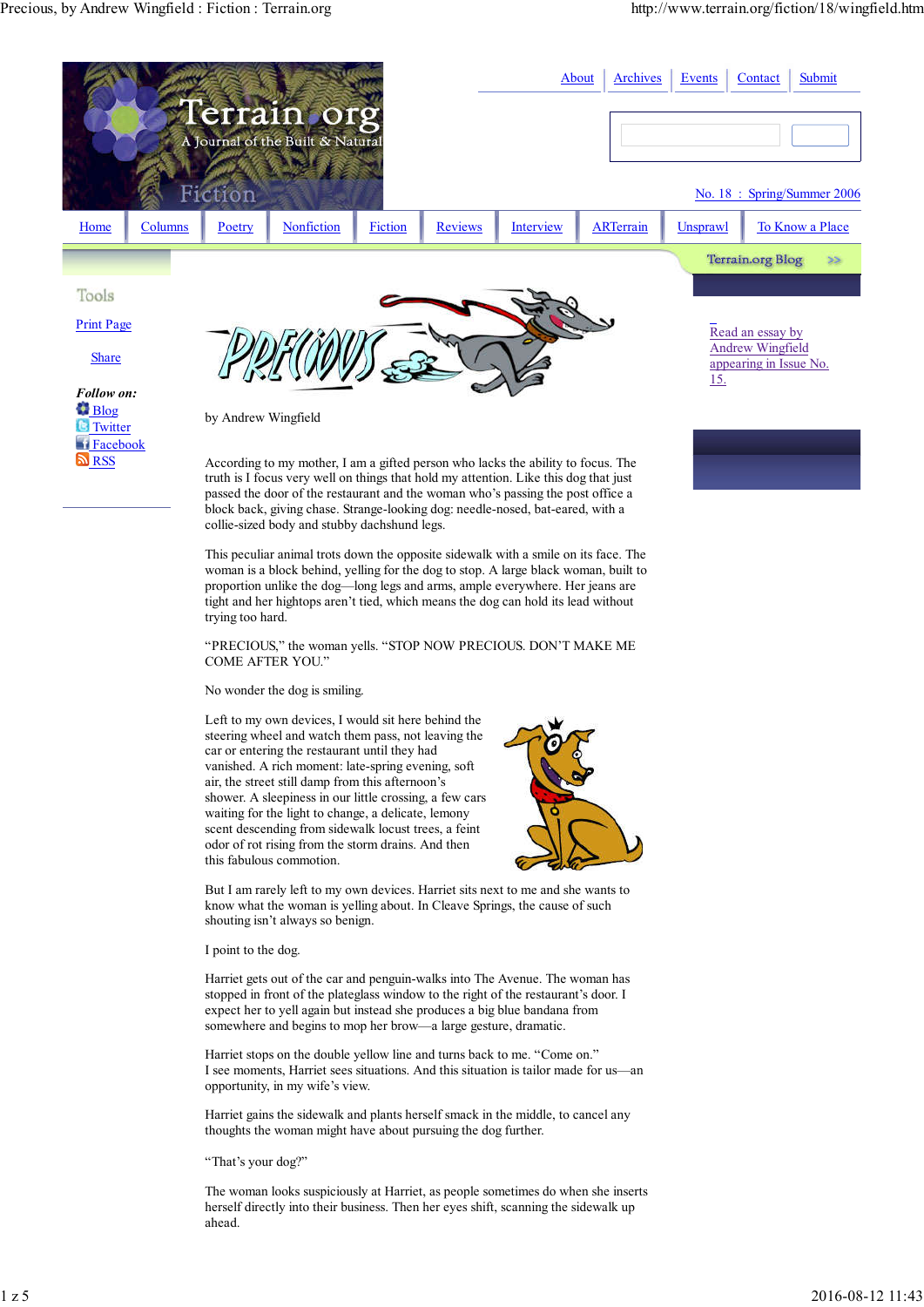"My cousin's dog."

"Your cousin live in Cleave Springs?"

The woman shakes her head. "Prince George's."

"We'd better catch that dog quick, then. It's lost."

Concern carves two deep lines across the woman's brow. "That girl, she'll kill me if something happens to Precious."

"Don't worry," Harriet says, turning back to make sure I'm on her flank. "We'll get Precious back, won't we darling."

"We'll sure try."

I could stick around to thank Harriet for giving me this chance to practice my chivalry, but that would increase the dog's head start. It would also delay Harriet's next move—the reassuring hand placed on the woman's shoulder, the invitation to come into the restaurant. Harriet will seat her in one of the front tables, so she can see out to the street. She'll bring the woman a soft drink and make small talk to distract and calm her, create a human connection. By the time I return with the rescued dog, my wife will know the woman's story. Harriet will have built another bridge between New Cleave Springs and Old Cleave Springs, between us and one of the lifelong denizens of the neighborhood that we and our restaurant are helping to transfigure.



One problem: I'm not catching the dog. Oh, I'm trying. I'm running at a good clip, building momentum, warming to my task, but wily Precious is onto me. The dog runs with its tail straight back for aerodynamic efficiency. But the bat-ears stand at attention. Every twenty or thirty seconds one of the ears twists back in my direction and the eyes follow for a quick confirmation. No matter how fast I go, Precious keeps the distance between us constant.

It doesn't hurt the dog's cause that I'm shod for the

dinner rush—leather-soled loafers Harriet picked out to dress up my black jeans and my crisp blue shirt. No competent judge of such things would ever call me fit, but I was terribly fit at one time, a punishing open-field tackler on the high school football fields almost two decades ago. My mother has noted that I am one of those people who barely skim the surface of their own capacities the vast majority of the time. Without trying, I hold a deep well of energy in reserve. I am six-foot-two, with a fairly long stride. For each step I take, Precious needs ten or so. Surely I can outlast this dog.

If it takes a while, so be it. What an evening to be running down The Avenue. Now is the transition time between work and dinner. People are out. Precious and I weave among them. Gordon the attorney is locking up his office, but Emily the candle maker will keep the shop next door open for another hour. Gordon waves at me and smiles, shifts his wire-framed gaze up The Avenue in the direction of Precious. I smile too. A real smile, mine. I like being known on The Avenue, even if it is a guilty pleasure. My life here is a bitter pill my mother must swallow every day. Poor Mother. She preferred it when I was known in the powerful rooms whose doors my first wife opened for me. It squared with her aspirations for me when I was still playing politics across the river.

Mother was skeptical of Harriet's charms when they first met, and utterly immune to the charms of Cleave Springs when Harriet and I first moved here. It was a more rugged place back then, yet Harriet and I fell for its cute old houses and gritty main drag. America is a rich land growing poorer all the time in places. Cleave Springs was a real place, a place that rose early last century with the great railyard that spawned it and then declined as the railyard went quiet. A place that had tasted death and was waiting to be coaxed back to life.

By now The Avenue is rife with reclamations. Emily the candle maker, a mother of two, is recently out of the closet. Gordon the attorney is a refugee from one of the big Manhattan firms. I was a few months clear of the divorce when Harriet found me over in the nation's capital, still skulking and conniving with the rest of the hyenas on the Hill. She plucked me from the wreckage of my first attempt at making a man's life, talked me into a version of myself that sounded sweeter than Mother's.

And here he is now, the reinvented me, a dutiful husband playing the role his wife has scripted, a decent citizen committing a useful deed, a novice restaurateur in jeans and loafers, dashing down one of The Avenue's better blocks. I follow Precious past the pottery studio, the custard shop, the yoga center, my body alive with the running, stimulated by the chase, for the first time chafing slightly at this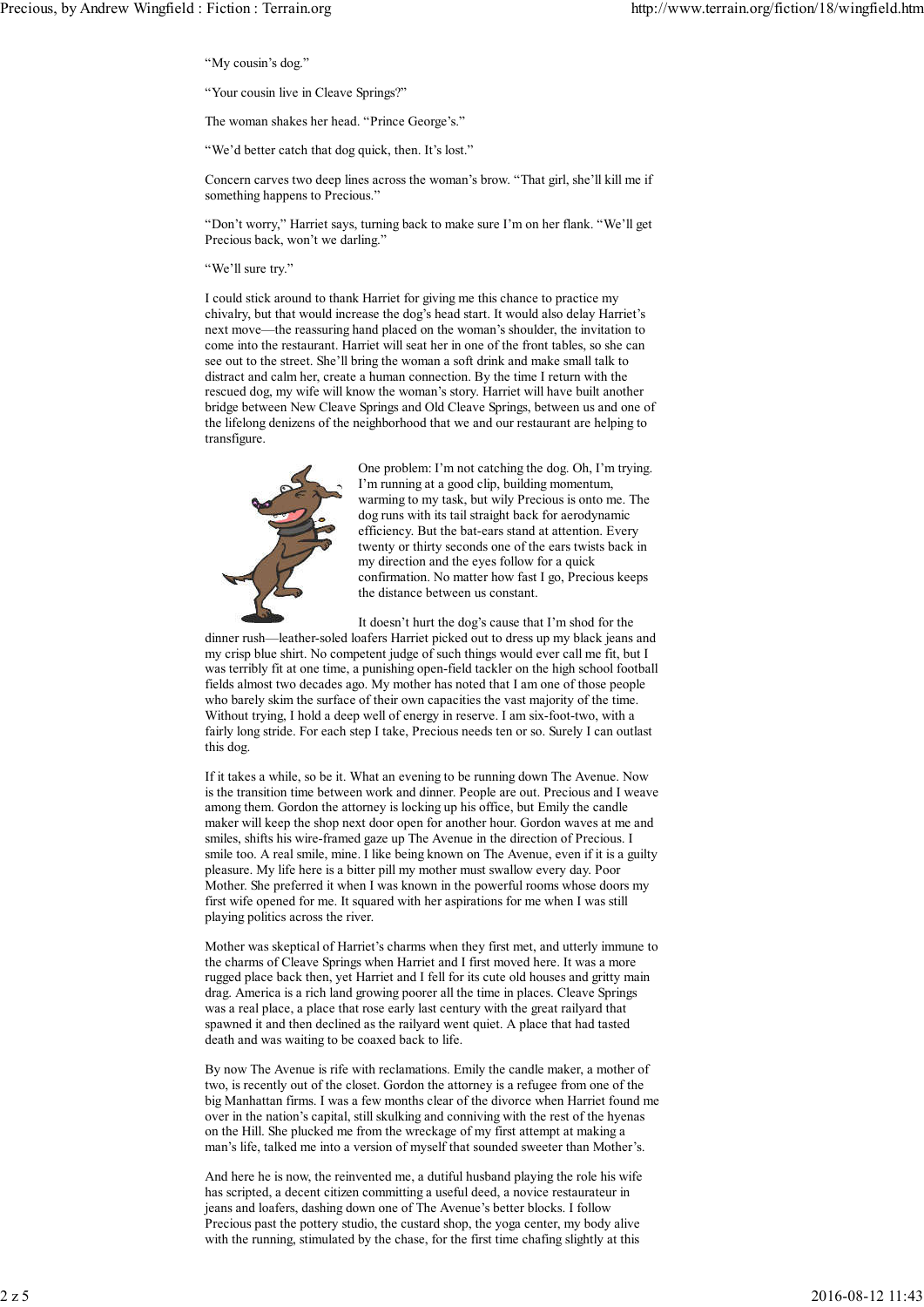costume's constraints. I undo the top buttons on my shirt, slip the cuffs open to admit some air.

And then Precious stops, veering into the bed of pansies that fronts the Thai restaurant.

"Is that all you've got," I tease, slowing to a walk. "I'm just getting warmed up, little dog."

"Hey Precious." I shift into my dog-soothing voice, squat at the edge of the flowers. "Why don't you take a whiff of this hand. Why don't you check me out a little."

The dog stands six feet from me panting rapidly, tongue lolling, tail brushing the barberry at the back of the bed. What ears! Each one is almost as large as the skull, broad at the base and curving up to a rounded tip. Soft and deep, a pair of big mitts made for fielding sounds. The nose is dark and sharp. The top lip is up off the teeth.

I move to narrow the gap between us and Precious snaps at me once before darting away. I rear from the dog's strike, note the sound of canine teeth clicking together. I take several quick strides, lunge for the retreating animal with both hands but grasp air only.

Up once again in a running posture, I continue down The Avenue's wide, shaded sidewalk. I'm running faster now, feeling freer than before. I'm glad to know that Precious isn't just going to cave. I'm ready for a little competition, pleased somehow by this new hint of danger: the ivories are in play. What a relief to be out here, instead of back in the restaurant where I am still trying to fit. Harriet wasn't raised to this line of work either, yet she has taken to it. From dining room to kitchen to bar, she moves anywhere with a natural air of command—even more convincing since she's started to show.

I pick up the pace, welcome the sweat spreading down from my armpits and up from the small of my back.

Precious has plenty of go left in those stumpy legs. We're coming up to the Lily Pad, Cleave Springs' chief café, and though I probably know half the people at the outdoor tables I'm not looking for familiar faces now. I'm locked in on my quarry. I'm settling into a kind of deep, predatory patience. I've watched the nature shows, I know that wolves have more than just power and endurance going for them, I know it's their awful patience that really makes the difference. I'll catch this dog. I can wait.

The block beyond the Lily Pad is, as we say, transitional. The tacqueria and a pair of antique stores face a sealed up storefront, a failing laundry, a soup kitchen where homeless men chase sermons with meals. Three times a day, they line up out front. It annoys Harriet, the careful way I study those fellows' faces whenever we happen to pass the line. How many new leases have been drawn on each of those lives? Quit it, Harriet always says, they're not you.



Harriet. By now she and Precious' guardian are seated by the restaurant window, sipping cool drinks and talking. It's easy for me to imagine; Harriet conducts such conversations fairly often. Old Cleave Springs has been through hard times. If it's ready for anything, it's ready to talk. Most stories begin with the railyard, granddaddy worked in the yard, then daddy after him. And everything was good until the yard shut down, the families started unraveling—departures, foreclosures, addictions, arrests. Harriet listens with alarming interest: the more you tell her, the more she takes off your chest, the deeper your debt to her becomes.

Up ahead is the busy intersection where The Avenue crosses Joiner Road, the boundary between Cleave Springs and Brimslea. Precious speeds up as she nears the intersection, as if she's trying to time the light. Without breaking stride she plunges into the street and completes an immaculate crossing.

By the time I arrive the light in my direction couldn't be any redder; the pedestrian box offers an emphatic DON'T WALK. I don't walk, but run headlong into traffic, intent on losing no ground. A feast of honks and screeches. I slap a green front fender as if fighting off a would-be blocker. Foolish. Exhilarating.

When I gain the next curb I speed up to close the distance Precious picked up when the traffic broke my stride. I run hard for half a block, then settle back into my wolf-lope.

I'm content for Precious to run right though Brimslea. We'll have our showdown at some point, that's inevitable now. I'd prefer to cross the bridge over Ganders Run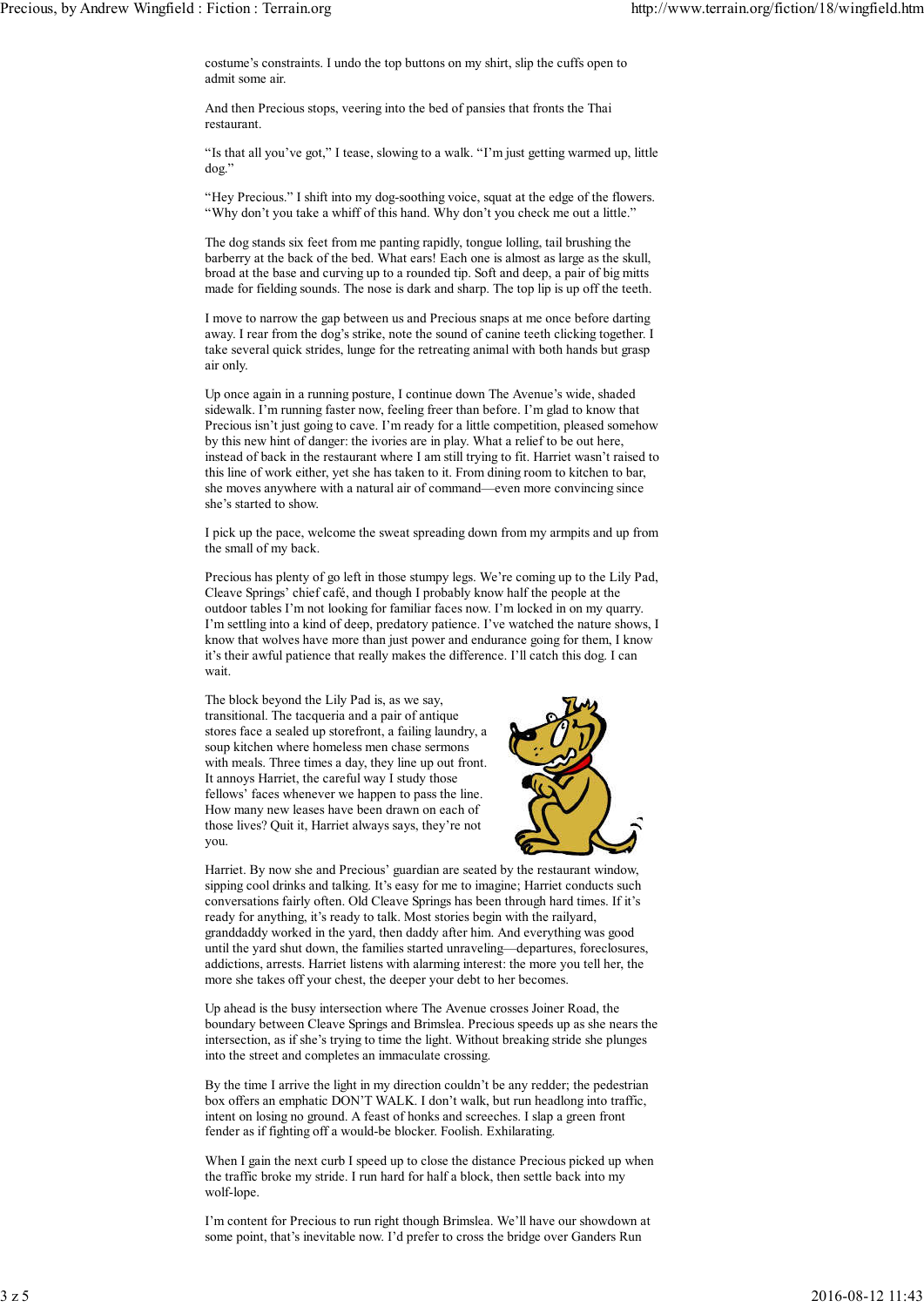and get into Hillside, an upscale residential zone where no one is likely to be watching. But what if we extended this game of preferences, Precious fleeing with fuel enough to lead me out of Hillside and into the next neighborhood? And the next? For a heady minute I indulge this vision, Precious re-cast in the role of guardian, a hairy angel leading me beyond Harriet's orbit, out past the pull of love and need and fear, into a weightless world where nothing at all is expected, a timeless black zone where no past can haunt you and no future can fall to pieces.

But Brimslea is no place for escapists; its vividness quickly hauls me in. The sidewalk here is even more crowded than back in Cleave Springs. Everyone is Salvadoran, a thriving legion of tough, diligent people doing the jobs most Americans don't want. One of these women will come to care for our newborn child in a couple of months. Some of these men humped the sheets of drywall and stacks of lumber, the wheelbarrows of brick and sacks of concrete that enlarged our tiny bungalow and made it a fit place for the coming brood. Others mow our lawn, change our oil, wax our car, toil in our restaurant's kitchen.

Harriet has Spanish enough to chat up the Salvadorans who work for us, find out what town they come from, who's spending the money they send back home. But when I pass close by the men in the restaurant kitchen, they always go quiet. It's a certain kind of quiet—playful, ironic, watchful, a quiet that pokes all kinds of holes in my shaky performance.

As I weave amongst the people now I don't hear their voices, but feel them watching me, laughing silently at me and the absurd dog I'm chasing. I endure the strong fish odor that wafts out from the Feria del Pescado, briefly savor the smell of grilled meat and spices around El Jardin. Precious passes the check cashing place and the grocery, giving me reason to hope we'll continue along this end of The Avenue and clean out of Brimslea. But suddenly, for no reason I can detect, the dog swerves off across the lawn of an apartment complex.



I reach the lawn just in time to see Precious round the corner of a yellow stucco building. The grass in the complex is weedy and long. The stucco is moldy; brown paint peels from the trim. I follow Precious' path and find a kind of courtyard, walled on three sides by the yellow stucco buildings. Clumps of ratty crepe myrtle grow here and there. Lone males peer down from wide open windows two and three stories up. A sense of recent hush, as if my emergence on the scene has silenced a

lively exchange. I slow to a walk and scan the courtyard for Precious.

The dog has taken up a position in the joint where two of the buildings meet, back under the foliage of a bushy yew. Precious in a corner, preparing for a last stand. I laugh at the High Noon drama of it, glance up at one of the young Salvadorans in his window, then another. I'm fishing for signs of humor or sympathy. Both men show me faces of stone.

I stand ten feet away from Precious, whose ribcage puffs rapidly. The lip is up off the teeth again, the tongue lolls, the eyes burn darkly. A defiant growl rises from the throat. As I unbutton my shirt I glance over my shoulder again. Faces appear in several more windows now: older men, a few women, children of all ages. I am the entertainment.

The shirt is heavy, wet to the touch. I wrap it tightly around my left hand. Thus equipped, I assume the wrestler's pose, knees bent, wrapped paw raised for defense. All these strangers' eyes upon me, yet it's Mother's gaze I feel most acutely. No, she can't see me now, but this is how she sees her only son. Exposed, displaced, misspent.

I lunge forward. Precious bounds to meet me, leaps at my throat and clamps fiercely on the swaddled hand I raise in her path. A sudden heat there, fangs piercing through layers of cloth and skin, probing deep enough to tap the dark energy that once guided me to all the sons who suffered my furious blows on the gridiron those long-ago Friday nights. As I did then, I yell like a barbarian now, loud and long, clutch the animal's haunch with my free hand and raise both arms high above my head, the squirming body splayed in my reaching hands like a child being offered up for sacrifice.

I turn a slow circle, staring back at the watchers, surveying my options. I could hurl the creature hard against the building, dash its brains out. I could lower it to my breast and bring it dutifully back. I could bend over, pry the jaws apart, and see to my maimed hand.

I am still completing my circle, still revolving my choices when I catch sight of